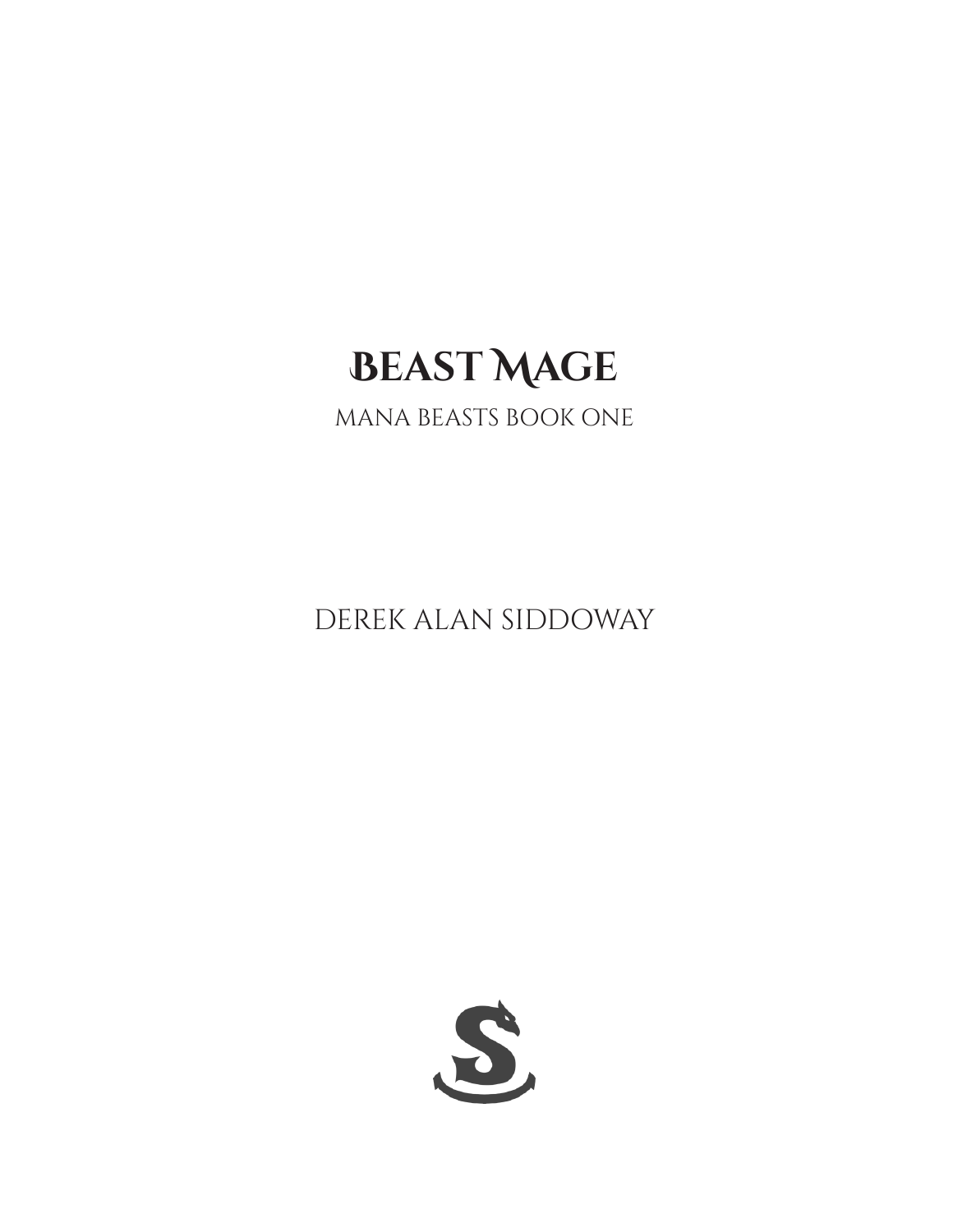#### **Legal**

#### **Beast Mage: Mana Beasts Book One**

Copyright © 2022

 $\spadesuit$  Derek Alan Siddoway

All rights reserved. Except as permitted under the U.S. Copyright Act of 1976, no part of this publication may be reproduced, distributed, or transmitted in any form or by any means, or stored in a database or retrieval system, without the prior written permission of the author. Thank you for respecting the author's hard work. Permissions can be obtained through d\_sidd@undauntedauthors.com All characters, places and events in this book are fictitious. Any resemblance to real places, events, or persons, living or dead, is purely coincidental. First Edition, Ebook Published June 2022 by Derek Alan Siddoway

#### Description

*A young man is transported to a strange land of magical beast companions.*

 Kellen Lars may be the most unremarkable person on Earth. In the manaenchanted land of Oras, he could become a legend.

 After his little sister vanishes before his eyes, Kellen awakens in another realm inhabited by mythical creatures and people who shape the very forces of nature. These are the Beastcallers, wielders of elemental magics who ascend alongside their beast companions.

 In search of his sister, Kellen explores a savage new world full of magical storms, animal demi-gods and warring tribes. Just surviving isn't an option. If he ever wants to see home again, Kellen must wield his budding powers and train his newly bonded Mana Beast. Even if he succeeds, nothing will ever be the same again.

A young man from Earth. A Mana Beast. Together, they'll progress into legend.

Created with Vellum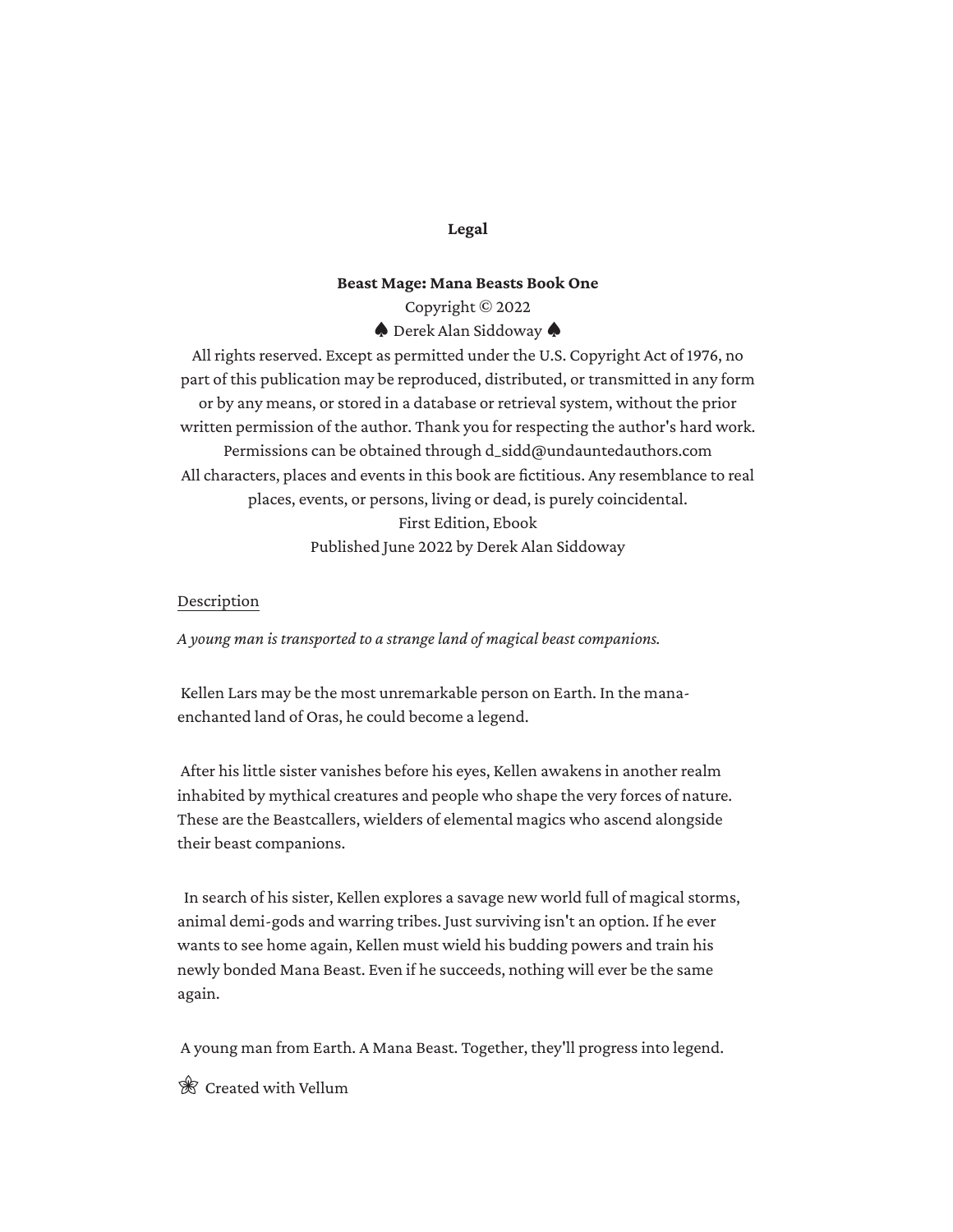*To every farm kid with a dream.*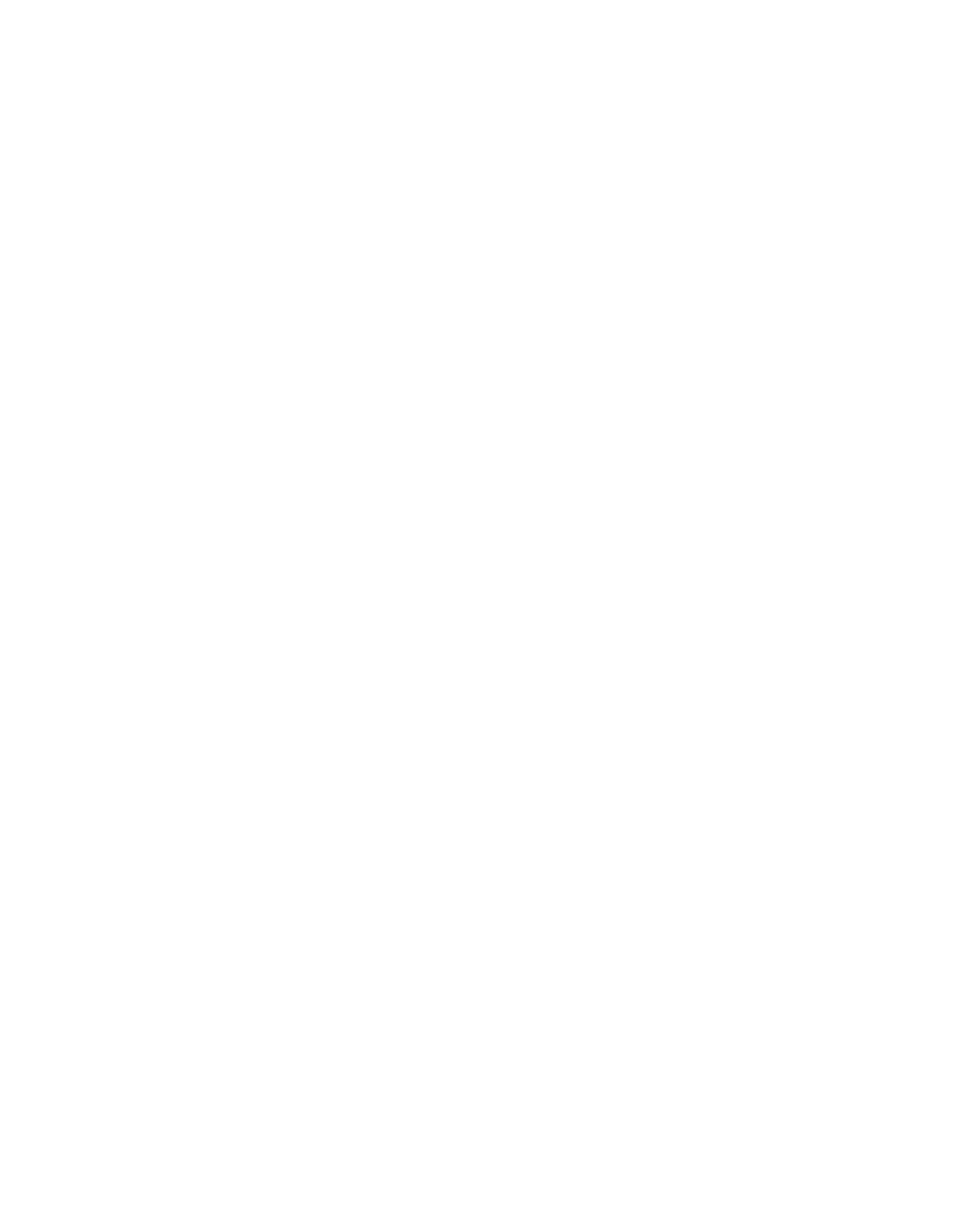## **Chapter One**



The first things Kellen noticed were purring and a small,<br>warm weight resting in the middle of his chest. He<br>groaned and blinked awake.<br>A pair of large, cat-like green eyes stared back at him. "You're he first things Kellen noticed were purring and a small, warm weight resting in the middle of his chest. He groaned and blinked awake.

alive!"

Kellen screamed and flailed his arms. He knocked the creature off his chest and scrambled into a sitting position, scuttling away through the tall grass in an awkward crab walk.

"Hey!"

His heart pounded in his chest as he stared at the thing that had been resting on his chest moments ago.

It looked like someone's stuffed animal brought to life: downy cream-colored fur covered a football-shaped and -sized body. The thing had no neck—like a baby seal—with four stubby paws, toobig pointed ears, and a short, foxlike tail.

He normally would have felt an overwhelming urge to pick it up and squeeze it—if it hadn't been talking. Apparently, he wasn't awake. He couldn't be.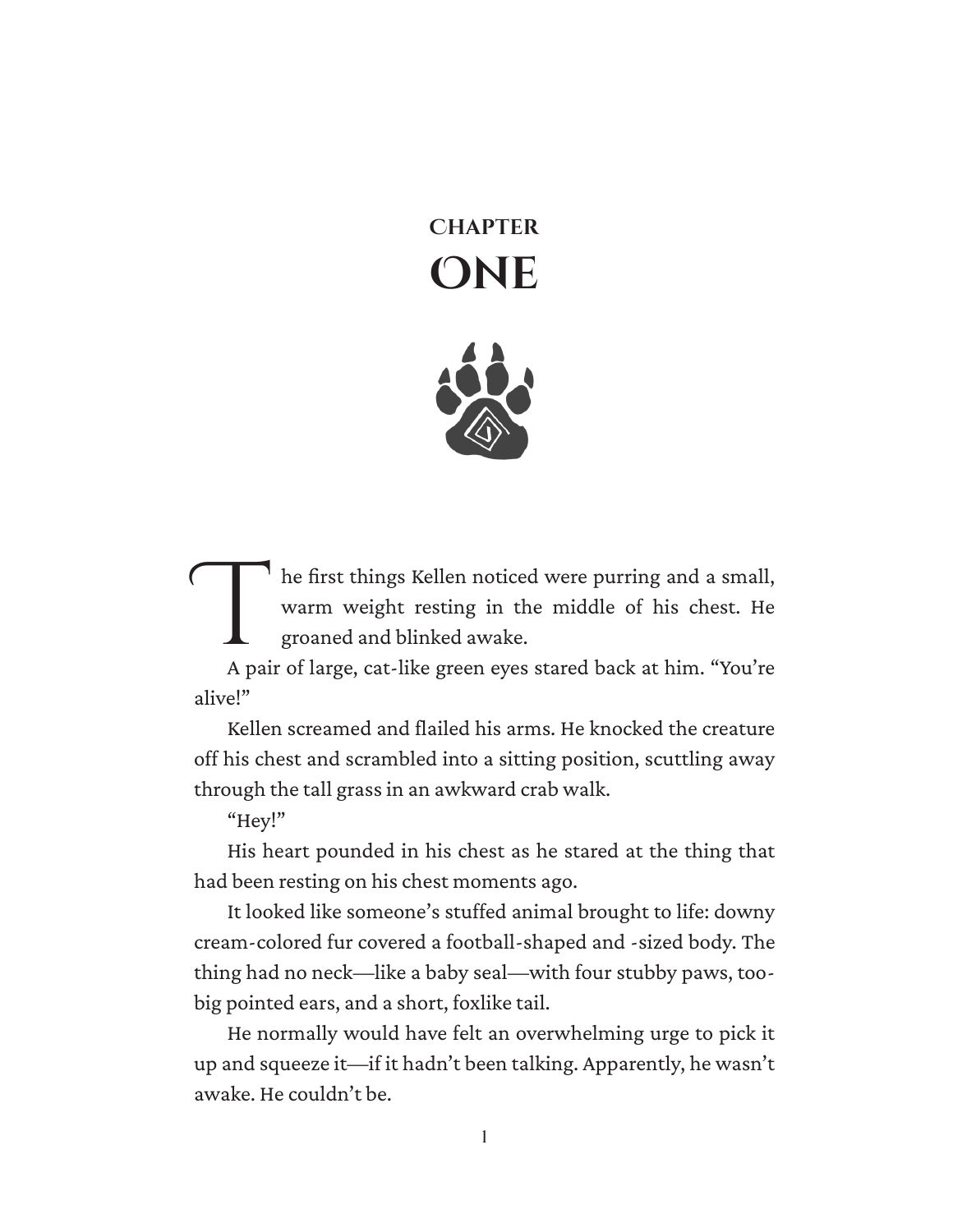"What's the big idea?" it said, tiny paws kicking in the air as it struggled to right itself.

"I'm dreaming," Kellen said out loud. It was always easier to wake up from a dream when you realized you were in one.

"You're not dreaming!" The little football-shaped fox bounced up and down over the tall, golden grass. "I'm your Mana Beast!"

"I'm dreaming," Kellen repeated. But he was less sure of himself this time.

Nothing made sense. The last thing he remembered, he'd hit a rock while cutting grain in the harvester and…

The blood drained from Kellen's face. Memories flooded back. That wasn't the last thing he remembered.

The last thing he remembered was Allison disappearing into that bright blue light. Then he followed her.

Coyote Lady watched the poor young man from Earth try to make sense of what just happened to him. Even she, a Primeval tasked with observing the ley lines and portals between Oras and Earth, was surprised when the stone in Idaho came to life. As the Fourth Noctun approached, the portals had grown less active, but more erratic.

A shout of alarm curled Coyote Lady's lips back from her two canine fangs in a smile. She chuckled to herself as Kellen ran from his Mana Beast, still unnerved at the concept of a talking creature with a personality. He only made it a few feet before his feet tangled in the tall, dry prairie grass, and he fell hard. His new Mana Beast was on him in an instant, oblivious and ignorant of why his presence upset the young man.

They both had a lot to learn.

At her side, Raccoon Boy snickered. "He'll be dead in a day."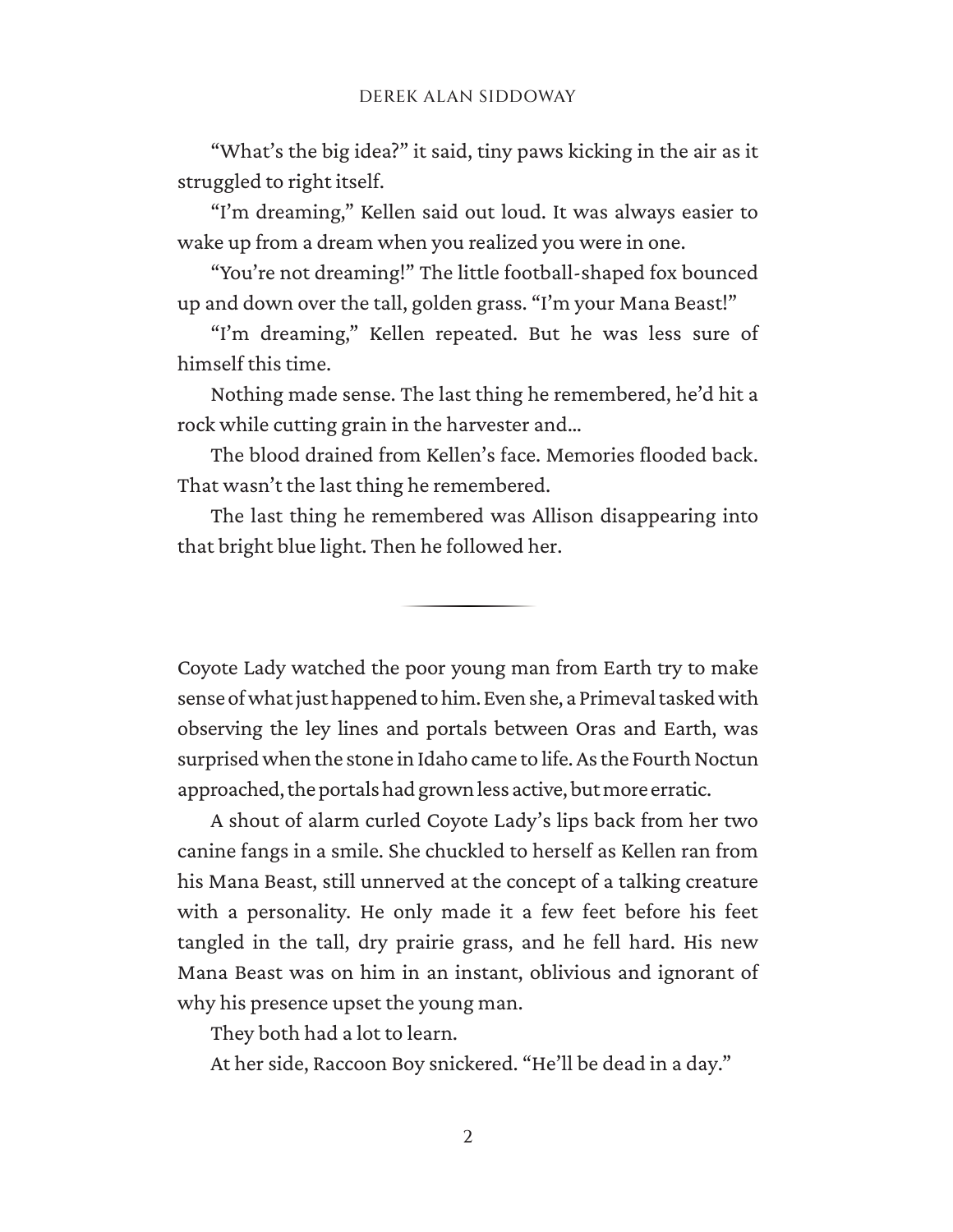#### BEAST MAGE

Coyote Lady shot her companion a sidelong glance. "I'll take that bet." She held out a hand.

The smaller Primeval, resembling a bizarre cross between a raccoon and a boy—as his name suggested—eagerly reached to seal the deal. He paused at the last moment, eying her with suspi‐ cion. "You're meddling."

Coyote Lady put on an expression of fake shock. "I am not… yet."

With their presences veiled from Kellen and his Mana Beast, both Primevals were close enough to hear the small groan when Kellen rolled over. The small fox-like creature jumped on the young man's chest once more. Coyote Lady thought she could hear Kellen hyperventilating but pretended not to notice while Raccoon Boy gave her a knowing smirk.

"Come on," she said, waving an irritable hand at Raccoon Boy. "We've got places to be."

Raccoon Boy glanced at Kellen then back to her. "That's it? You're not going to give him any help? Not even going to say anything?"

Coyote Lady shook her hand. "Not yet. We'll see." With that, they vanished.

Kellen's mind struggled to comprehend—well, anything. Ignoring the incessant questions from the talking animal perched on his chest, he tried to piece the day's events together.

He'd woken early that morning to start cutting grain. Allison had wanted to ride in the cab of the harvester with him, and their parents had given her permission to tag along. They'd only been out for about an hour when he had hit something. Backing up,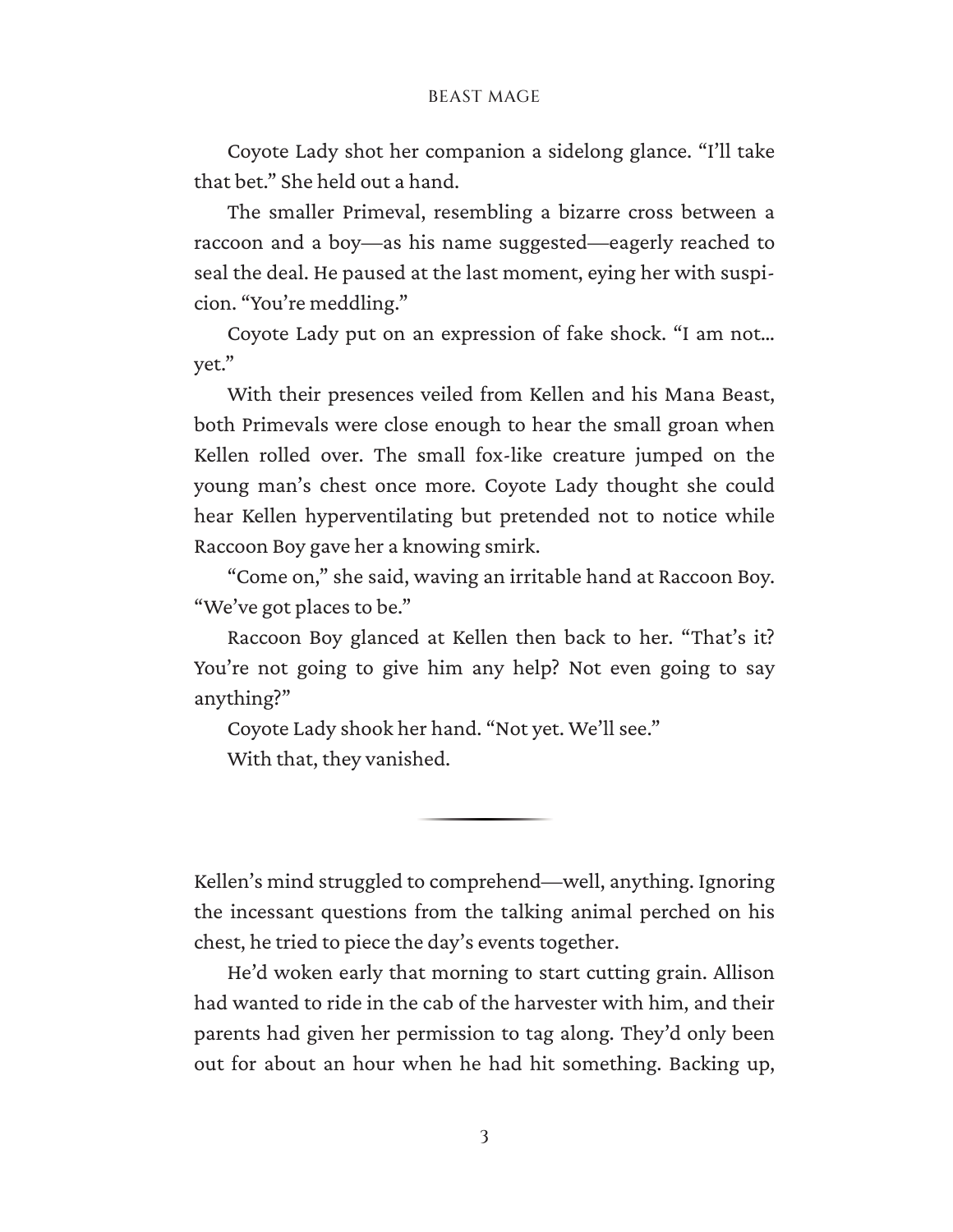he'd discovered a flat-sided rock about the size of a mini fridge sticking out of the ground.

That alone had made no sense. He had felt certain the rock hadn't been there when they'd planted the field the previous spring—you couldn't miss something that large sticking out of the ground. Even stranger, however, the rock had started to glow. That was the blue light he remembered.

He had shouted for Allison to get away from it, but the light had grown brighter until he couldn't see her anymore. She'd screamed. He had jumped out of the harvester, ran blindly toward her, and…

And there he was, in the middle of who knew where, with a talking plushie fox. Maybe he'd fallen and hit his head.

He didn't think he was dead. At least he hoped he wasn't dead if this was what heaven was. He sat up, gingerly lifting the fox from his chest in case it tried to bite him. The creature's fur was every bit as soft as it appeared. It seemed friendly, but it also shouldn't be talking, so Kellen didn't want to take any chances. Heart pounding, he sat it down next to him.

"I'm not going to eat you," the fox said as if reading his mind. It opened its miniscule mouth as wide as it could, revealing a pair of tiny fangs. "How would I even do that?"

Some part of Kellen decided if he didn't reply and pretended the fox didn't exist, it might go away. To distract himself, Kellen examined his surroundings. Maybe there would be some signs of where Allison had gone.

The sky above was dirty blue, marred by the brown haze of wildfire smoke. At least Kellen assumed it was wildfire smoke, based on the smell in the air. Like home, it seemed to be late summer, a hot and dry one at that. Unlike home, tall, crooked pillars of red rock jutted up randomly all across the endless expanse of grassy hills.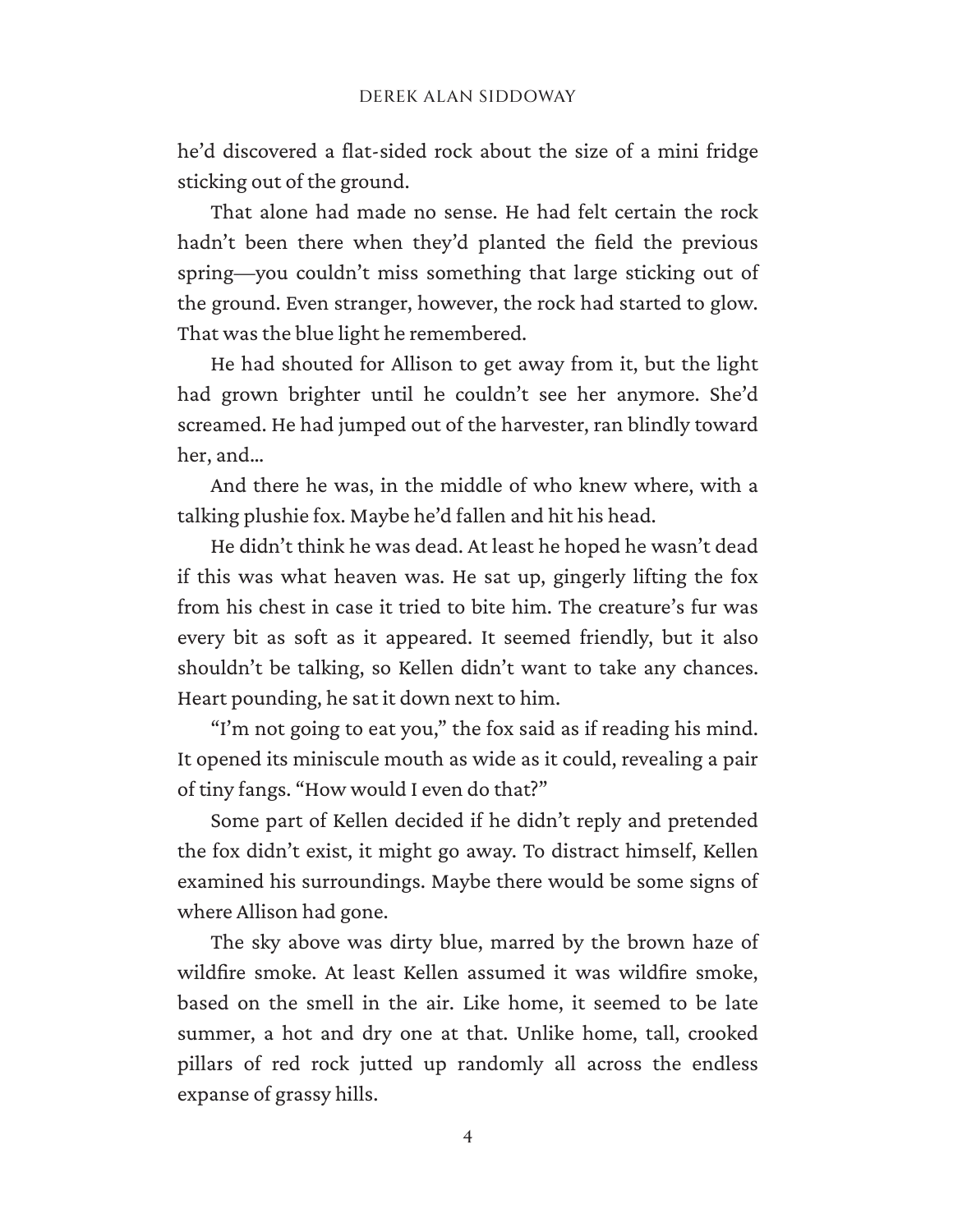#### BEAST MAGE

There didn't seem to be another living thing in sight.

"Allison!" Kellen stood and yelled from cupped hands. "Allison!"

He shouted while turning around, hoping to hear her reply or see her running toward him. In every direction, the scenery looked the same: empty.

"Is Allison another human like you?" the fox asked after several moments passed. Before Kellen could answer, it started yelling his sister's name repeatedly. More concerned about finding his sister than addressing the unexplainable creature at his feet, Kellen resumed shouting too.

He didn't know how much time had passed, but eventually his throat grew hoarse and sore. Allison—nor anyone else—had responded.

Sinking to his knees, he fought against the panic rising within him. His sister was nowhere to be found. *He* was nowhere to be found. And even if by some miracle Allison did appear, there was no harvester, no rock, nothing that might provide a clue to how to get home from wherever they were.

As his chest tightened and his breath came in quick gasps again, the football fox drew closer and nudged his hand with its tiny nose. Rather than freaking him out further, Kellen found the feeling strangely calming.

"Hey, you doing okay? You don't seem so good."

A nervous breakdown. That's what it was. Maybe heatstroke. He was hallucinating. Had he hit his head?

He clung to the small hope that he was really dreaming. If so, everything would be fine when he woke up. It was probably still the night before, and he hadn't actually gone out to cut grain with Allison after all.

"This isn't real. This isn't real. This isn't real."

"Seems pretty real to me." The fox's voice sounded like a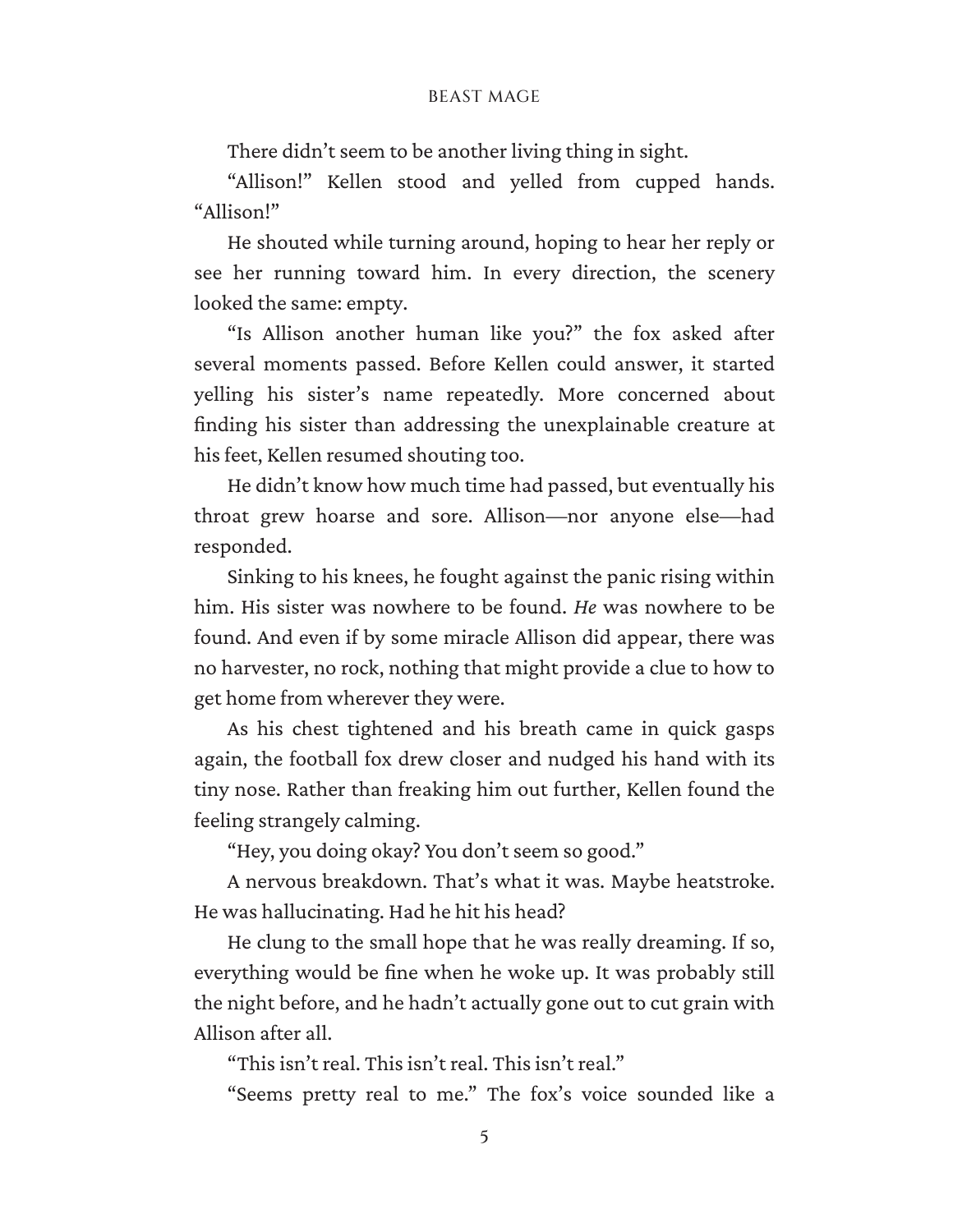preteen boy and lacked all the comfort and compassion that often went along with that age group.

"Don't talk to it," Kellen said to himself. "That will only encourage it." He squeezed his eyes shut. When he opened them, the little round fox sat right in front of him and looked right into his eyes.

"Maybe we should start over," it said. "My name's Vex."

Kellen decided to play along in the hopes he would wake up soon. "I'm Kellen Lars. It's… good to meet you?"

"It's great to meet you too!" The football fox—Vex—jumped forward and Kellen extended his hands and caught the creature out of reflex. He winced and fought the urge to hold Vex out at arm's length. Vex stared up at him with those big green eyes expectantly.

"Uh… any chance you know where we are, Vex?"

"This is Oras," Vex said. "You probably didn't know that since you're from Earth. But don't worry, you've got me to help you out with things like that."

"Oras," Kellen repeated. Aside from the fact he was talking to a fox, everything Vex said only confused Kellen more.

"Yeah!" Vex said, sounding like this was the greatest thing ever. Like they had just won an all-expense paid vacation. "Now that you've finally arrived from Earth, we're going to be awesome together!"

"So, you're telling me this is an entirely different planet?" With no other options, Kellen thought it best to learn what he could from the fox. He'd gone through an adolescent phase when he'd thought he wanted to be an improv comedian. It had lasted just long enough for him to learn the first rule of improvisation: always accept whatever scenario your partner creates.

He wasn't sure the rules applied in whatever situation he was currently in, but it was worth a shot.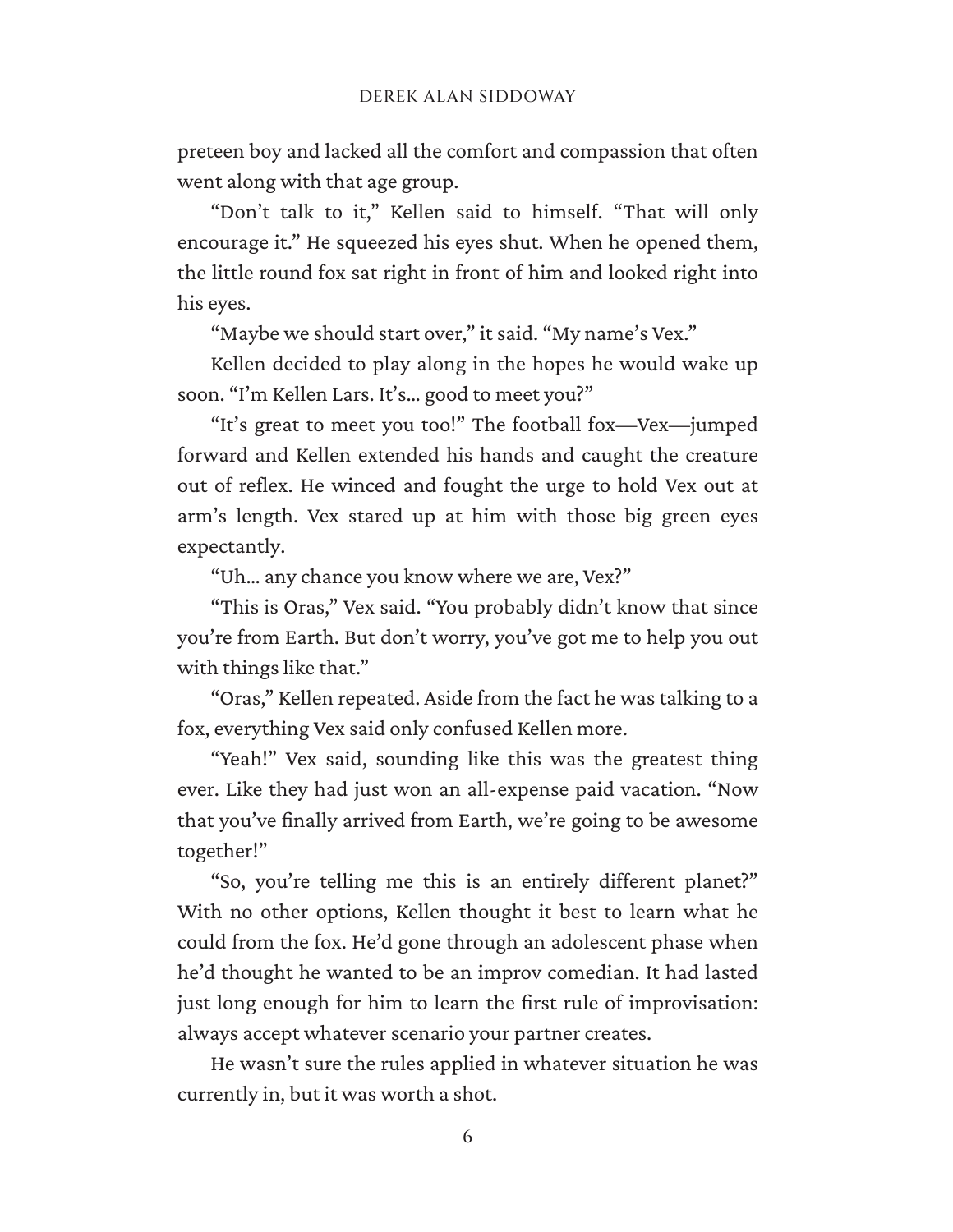#### BEAST MAGE

"I'm not sure…" Vex said slowly, the way a middle-school student might when the teacher called on them and they hadn't been paying attention. "It's not the same place."

Okay… time for a different approach.

"I'm looking for a girl," Kellen said. "She's twelve years old, blond hair, wearing a red jacket. That's Allison. She's my sister. Did you see anyone like that before I came along?"

Vex blinked. Kellen waited, but the fox didn't respond.

"Well?" he asked finally.

"Umm… no. Nope. Sorry," Vex said. Then his ears perked up. "I'd love to help you find her, though!"

Kellen resisted the urge to swear, mostly because he didn't want a five-minute conversation with Vex explaining the meaning of whatever expletive he chose.

"Okay," he mumbled to himself. "Let's think through this."

"Great plan!" Vex said. "You start." He plopped down and looked up expectantly.

Ignoring the fox, Kellen sat down in the grass and worked to piece together what he knew: Allison had disappeared into the light before him. He had to assume she'd ended up roughly in the same place he had, *if* this place was real. What would his sister have done in the same situation? Had a talking animal appeared to her as well?

He snorted at the thought. Knowing Allison, she'd have already taught it a trick while she waited for him to show up.

That was what bothered him now: if his sister was anywhere nearby, she would have heard him and would have found him. If she'd landed in the same place he had, she would have stayed there. If you get lost, don't go anywhere. She'd had that drilled into her by their parents at least once a week since…

Kellen swallowed hard. A sick feeling gripped his stomach. Not again. This couldn't be happening again. It was one of the